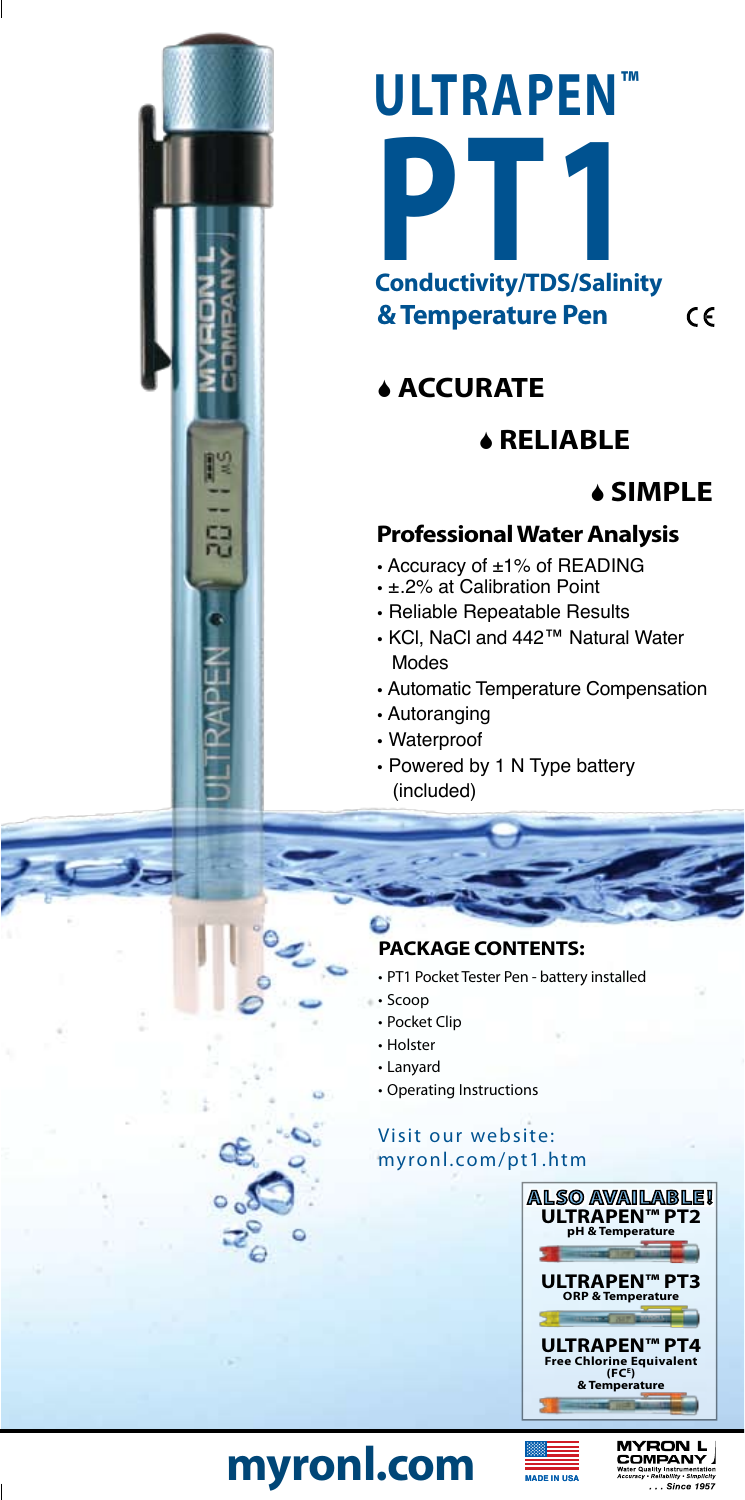#### **INTRODUCTION**

Thank you for purchasing the Myron L ULTRAPEN™ PT1 Conductivity/ TDS/Salinity Pen. This instrument is designed to be extremely accurate, fast and simple to use in diverse water quality applications. Advanced features include the ability to select from 3 different solution types that model the characteristics of the most commonly encountered types of water; proprietary temperature compensation and TDS conversion algorithms; highly stable microprocessor-based circuitry; user-intuitive design; and waterproof housing. A true, one-handed instrument, the PT1 is easy to calibrate and easy to use. To take a measurement, you simply press a button then dip the pen in solution. Results display in seconds.

#### **FEATURES**

**1. Push Button** — turns instrument on; selects mode and unit preferences.

**2. Pen Cap** — provides access to battery for replacement.

**3. Clip** — holds pen to shirt pocket for secure storage.

**4. Battery Indicator** — indicates charge left in battery.

**5. Display** — displays measurements, mode options and battery indicator.

**6. LED Indicator Light** — indicates when to dip instrument in solution, when measurement is in progress, and when to remove instrument from solution.

**7. Electrodes** — measure electric current of solution.

**8. Cell** — contains flux field in defined area for accurate current measurement.

**9. Scoop** — contains sample solution for measurement when sampling from a vertical stream. To use, slide the open end of the scoop over the bottom of the pen until the neck of the scoop is flush with the top of the cell. Hold pen with scoop end under stream. Rinse and fill with sample solution 3 times. Fill with solution again, then take measurement. We recommend you recalibrate the pen using the scoop to retain accuracy of  $\pm 1\%$ .

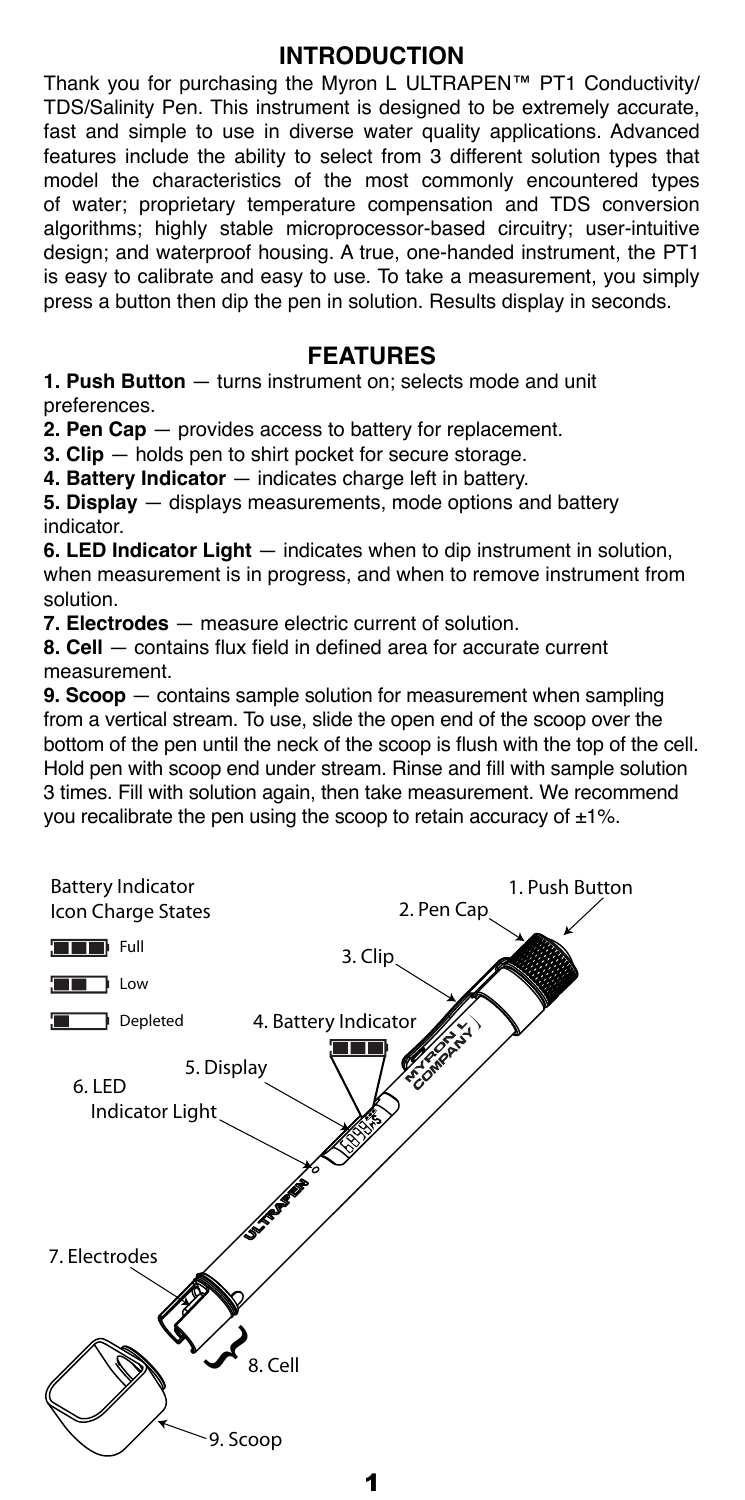**Specifications**

| Measurement Range:<br>Accuracy (After Wet Calibration):<br>Repeatability: | 1 - 9999 $\mu$ S or ppm (0.0010 - 9.999 ppt salinity)<br>$± 1\%$ of reading<br>$<$ 1000 $\mu$ S or ppm<br>$± 1$ Count<br>$\geq 1000 \mu$ S or ppm $\pm 0.3\%$ of reading                              |  |  |
|---------------------------------------------------------------------------|-------------------------------------------------------------------------------------------------------------------------------------------------------------------------------------------------------|--|--|
| Resolution:                                                               | Conductivity and TDS:<br>0.1 for 1.0 - 99.9 $\mu$ S or ppm<br>1 for 100 - 9999 $\mu$ S or ppm<br>Salinity: 0.0001 for 0.0010 - 0.0999 ppt<br>0.001 for 0.100 - 9.999 ppt<br>Temperature: 0.1 °C or °F |  |  |
| Time to Reading Stabilization:                                            | $10 - 20$ seconds                                                                                                                                                                                     |  |  |
| Active Mode Power Consumption:                                            | $30 - 100$ mA                                                                                                                                                                                         |  |  |
| Sleep Mode Power Consumption:                                             | $2 \mu A$                                                                                                                                                                                             |  |  |
| Temperature Measurement Range:                                            | 0 - 71° C or 32 - 160° F                                                                                                                                                                              |  |  |
| Temperature Accuracy Displayed:                                           | $\pm$ 0.1 °C or $\pm$ 0.1 °F                                                                                                                                                                          |  |  |
| Temperature Compensation Method:                                          | Automatic to 25°C                                                                                                                                                                                     |  |  |
| <b>Physical Dimensions:</b>                                               | 17.15 cm L x 1.59 cm D or 6.75 in, L x .625 in, D                                                                                                                                                     |  |  |
| Weight:                                                                   | 55 g or 1.94 oz.                                                                                                                                                                                      |  |  |
| Case Material:                                                            | Anodized Aluminum with Protective Coating                                                                                                                                                             |  |  |
| Battery Type:                                                             | N type, Alkaline                                                                                                                                                                                      |  |  |
| Battery Voltage:                                                          | 1.5V                                                                                                                                                                                                  |  |  |
| <b>Calibration Solution Point:</b>                                        | 1800 µS KCI; 3000 ppm 442™ (2027 ppm NaCI)                                                                                                                                                            |  |  |
| Operating/Storage Temperature:                                            | $0 - 55^{\circ}$ C or 32 - 131 $^{\circ}$ F                                                                                                                                                           |  |  |
| <b>Water Resistance:</b>                                                  | IP67 and NEMA 6                                                                                                                                                                                       |  |  |
| C E                                                                       | Electrostatic discharge to case of instrument may<br>cause PT1 to spontaneously power on. In this case,                                                                                               |  |  |
| EN61236-1: 2006 - Annex A: 2008                                           | the PT1 will power off after several seconds.                                                                                                                                                         |  |  |

# **FULL Operating instructions**

#### **I. Solution Selection**

The PT1 allows you to select from several preprogrammed measurement modes. The following table lists measurement modes with their corresponding parameters; temperature compensation and TDS conversion solution models; and units of measure.

| <b>Mode</b>      | <b>Parameter</b>                                                                                                        | <b>Solution Model</b>                         | <b>Units</b>                |  |
|------------------|-------------------------------------------------------------------------------------------------------------------------|-----------------------------------------------|-----------------------------|--|
| <b>Cond KCI</b>  | Conductivity                                                                                                            | potassium chloride                            | microsiemens $(\mu S)$      |  |
| <b>tdS 442</b>   | <b>Total Dissolved</b><br>Solids (TDS)                                                                                  | 442™ Myron L Natural<br><b>Water Standard</b> | parts per million<br>(ppm)  |  |
| tdS NaCl         | TDS                                                                                                                     | sodium chloride                               | ppm                         |  |
| <b>SALt 442</b>  | Salinity                                                                                                                | 442™ Myron L Natural<br><b>Water Standard</b> | parts per thousand<br>(ppt) |  |
| <b>SALt NaCl</b> | Salinity                                                                                                                | sodium chloride                               | ppt                         |  |
| <b>ESC</b>       | This is the escape function. Selecting escape exits solution<br>selection without saving changes and turns the PT1 off. |                                               |                             |  |

To select a measurement mode:

- 1. Press and release the push button. The LCD will briefly display the firmware version then the current measurement mode. If the measurement parameter and solution type displayed are correct, proceed to II. Temperature Unit Selection. If not, proceed to step 2.
- 2. Immediately push and hold the push button. The display will scroll through "CAL", "SOL SEL", "FAC CAL", "ºCºF TEMP", and "ESC". Release the button when "SOL SEL" displays.
- 3. While the display scrolls through "PUSHnHLD" and "SOL SEL", push and hold the push button. The display will scroll through "Cond KCl", "tdS 442", "tdS NaCl", "SALt 442", "SALt NaCl" and "ESC". Release when the desired measurement mode displays.
- 4. "SAVEd" displays indicating the measurement mode is saved in memory. Allow the pen to time out to turn power off.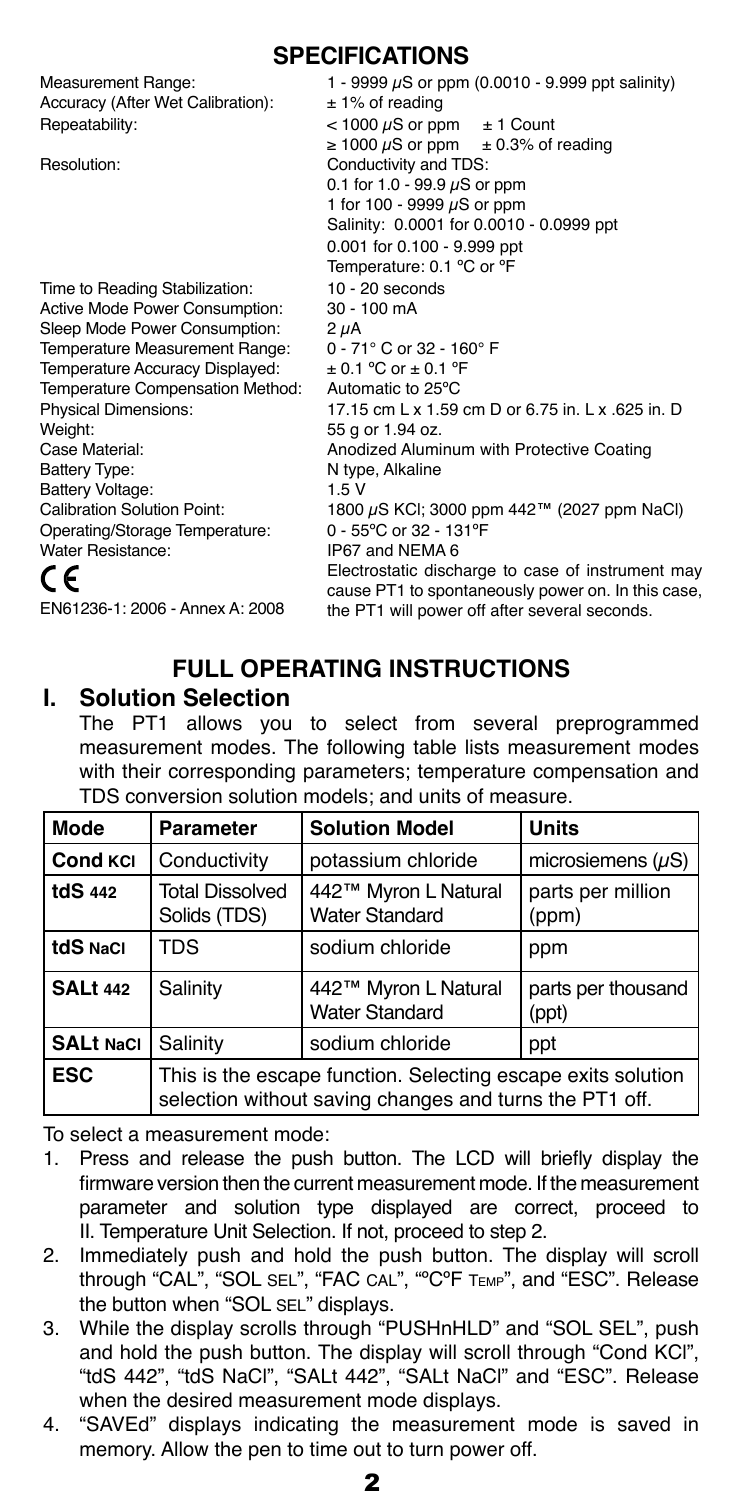## **II. Temperature Unit Selection**

The PT1 allows you to select the type of units used for temperature measurements. The following table lists preference options with their corresponding units.

| Mode       | <b>Unit Preference</b>                                                                                                          |
|------------|---------------------------------------------------------------------------------------------------------------------------------|
|            | <b>Degrees Celsius</b>                                                                                                          |
|            | Degrees Fahrenheit                                                                                                              |
| <b>ESC</b> | This is the escape function. Selecting escape exits temperature<br>unit selection without saving changes and turns the PT1 off. |

To set the preference:

- 1. Press and release the push button. The LCD will briefly display the firmware version then the current measurement mode.
- 2. Immediately push and hold the push button. The display will scroll through "CAL", "SOL SEL", "FAC CAL", "ºCºF TEMP", and "ESC". Release the button when "°C°F TEMP" displays.
- 3. While the display scrolls through "PUSHnHLD" and "°C°F TEMP", push and hold the push button. The display will scroll through "C", "F" and "ESC". Release when the desired unit option displays.
- 4. "SAVEd" displays indicating the unit preference is saved in memory. Allow the pen to time out to turn power off.

#### **III. Normal Operation**

Before you take a reading, make sure the pen is clean, calibrated (see IV. Calibration) and in the appropriate measurement mode. The sample solution must also be within the specified measurement range. Keep all foreign material away from the sample to avoid contamination.

**NOTE:** If you cannot dip the pen in the sample solution, pour the sample into a clean container. If you don't have a sample container and need to test a vertical stream of solution, use the scoop.

The following table explains what the LED Indicator Light signals mean and gives the duration of each signal.

| <b>LED Indicator Light Signal</b> | Meaning                | <b>Duration</b> |
|-----------------------------------|------------------------|-----------------|
| Rapid Flashing                    | Dip pen in solution    | 6 sec           |
| Slow Flashing                     | Measurement in process | 10-20 sec       |
| Solid Light                       | Note measurement value | 6 sec           |

**CAUTION:** To measure solution at the extremes of the specified temperature range, allow the pen to equilibrate by submerging the cell in the sample solution for 1 minute prior to taking a measurement.

- 1. Rinse the pen 3 times by submerging the cell in fresh sample solution and swirling it around.
- 2. Remove pen from solution, then press and release the push button. Firmware version will be displayed, then current measurement mode.
- 3. Grasp the pen by its case with your fingers positioned between the display and the pen cap to avoid sample contamination.
- 4. While the LED flashes rapidly, dip the pen in fresh sample solution so that the cell is completely submerged. If you do not submerge the cell in solution before the flashing slows, allow the pen to power off and retake the reading.
- 5. While the LED flashes slowly, swirl the pen around to remove bubbles, keeping the cell submerged. Keep the pen at least 1 inch (2½ cm) away from sides/bottom of container, if applicable.
- 6. When the LED turns on solid, remove the pen from solution. The display will alternate between the measurement and temperature readings. Note the readings for your records.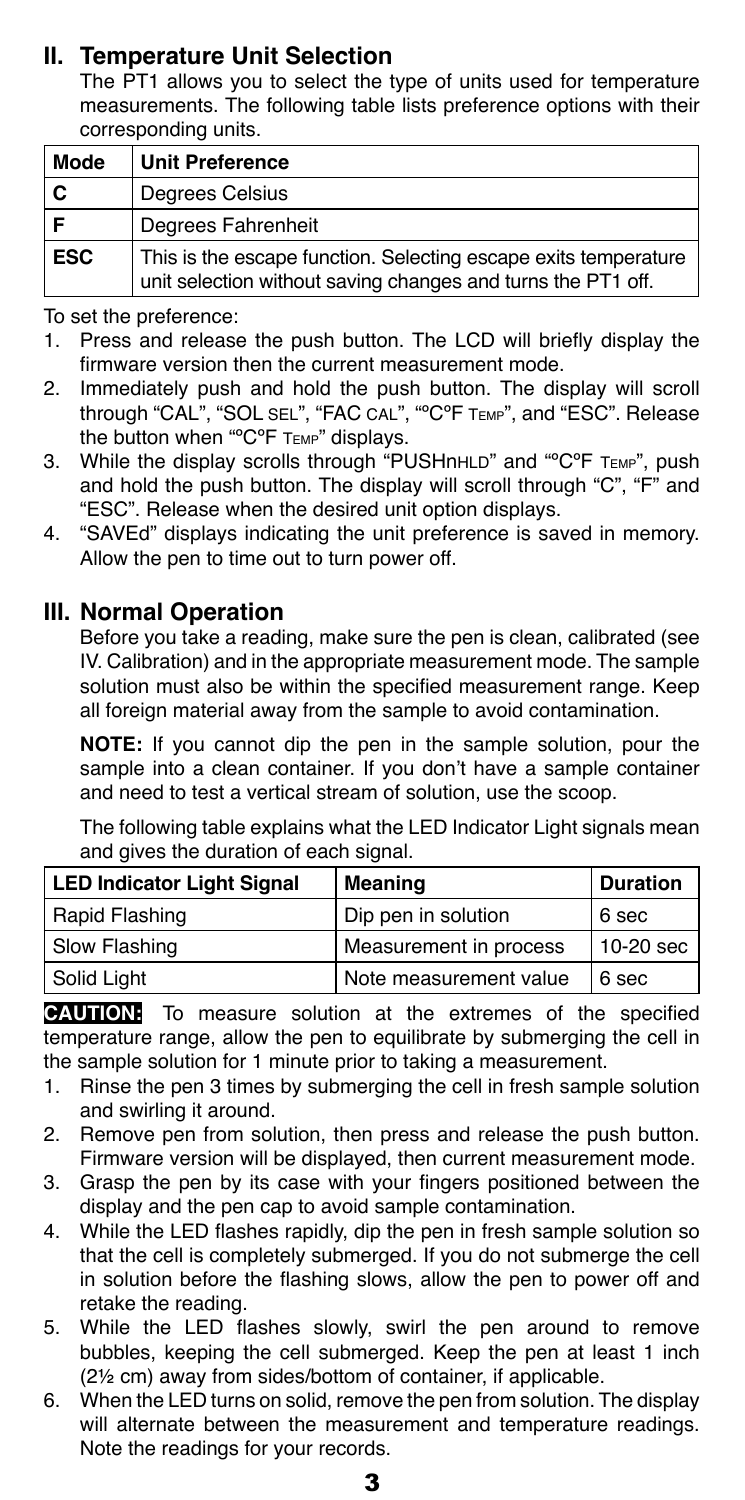# **IV. Calibration**

The PT1 is designed to be very reliable and requires only infrequent calibration. The Myron L Company recommends calibrating each measurement mode you use once monthly. However, you should check the calibration whenever measurements are not as expected. The PT1 is programmed for 2 calibration options: Wet Calibration

or Factory Calibration. Wet calibration is most accurate. But if a high quality standard KCl-1800  $\mu$ S or 442-3000 ppm solution is not available, the PT1 can be returned to factory settings.

#### **A. Wet Calibration**

Use calibration solution specified for measurement mode: Use KCL-1800 for Cond KCl; Use 442-3000 for tdS 442, SALt 442, tdS NaCl, and SALt NaCl. See Specifications table for 442 solution ppm NaCl equivalent value. Calibrating tdS simultaneously calibrates SALt for the same value and vice versa.

- 1. Pour Myron L Company calibration solution into a clean container.
- 2. Rinse the pen 3 times by submerging the cell in fresh calibration solution and swirling it around.
- 3. Remove pen from solution, then fill the container one more time.
- 4. Press and release the push button. The LCD will briefly display the firmware version then the current measurement mode. Ensure the PT1 is in the correct solution mode.
- 5. Immediately push and hold the push button. The display will scroll through "CAL", "SOL SEL", "FAC CAL", "ºCºF TEMP", and "ESC". Release the button when "CAL" displays.
- 6. Grasp the pen by its case with your fingers positioned between the display and the pen cap to avoid sample contamination.
- 7. While the LED flashes rapidly, dip the pen in calibration solution so that the cell is completely submerged. If you do not submerge the cell in solution before the flashing slows, allow the pen to power off and start over.
- 8. While the LED flashes slowly, swirl the pen around to remove bubbles, keeping the cell submerged. Keep pen at least 1 inch (2½ cm) away from sides/bottom of container.
- 9. When the LED light stays on solid, remove the pen from the solution. "CAL SAVED" will display indicating a successful calibration. **NOTE:** If an incorrect solution is used or the measurement is NOT within calibration limits for any other reason, "Error" displays alternately with "CLEAn CEL/CHEC SOL". Check to make sure you are using the correct calibration solution. If the solution is correct, clean the cell by submerging the cell in a 1:1 solution of Lime-A-Way® and water for 5 minutes. Rinse the cell and start over.
- 10. Small bubbles trapped in the cell can give a false calibration. Measure the calibration solution again to verify correct calibration. If the reading is not within  $\pm 1\%$  of the calibration solution value, repeat calibration.

## **B. Factory Calibration**

If you do not have the proper calibration solution or wish to restore the pen to its original factory settings for any other reason, use the FAC CAL function to calibrate the PT1.

- 1. Press and release the push button. The LCD will briefly display the firmware version then the current measurement mode.
- 2. Immediately push and hold the push button. The display will scroll through "CAL", "SOL SEL", "FAC CAL", "ºCºF TEMP", and "ESC". Release the button when "FAC CAL" displays.
- 3. While the display scrolls through "PUSHnHLD" and "FAC CAL", push and hold the push button until the display scrolls through "SAVEd" and "FAC CAL", indicating the pen has been reset to its factory calibration.
- 4. Allow the pen to time out to turn power off.